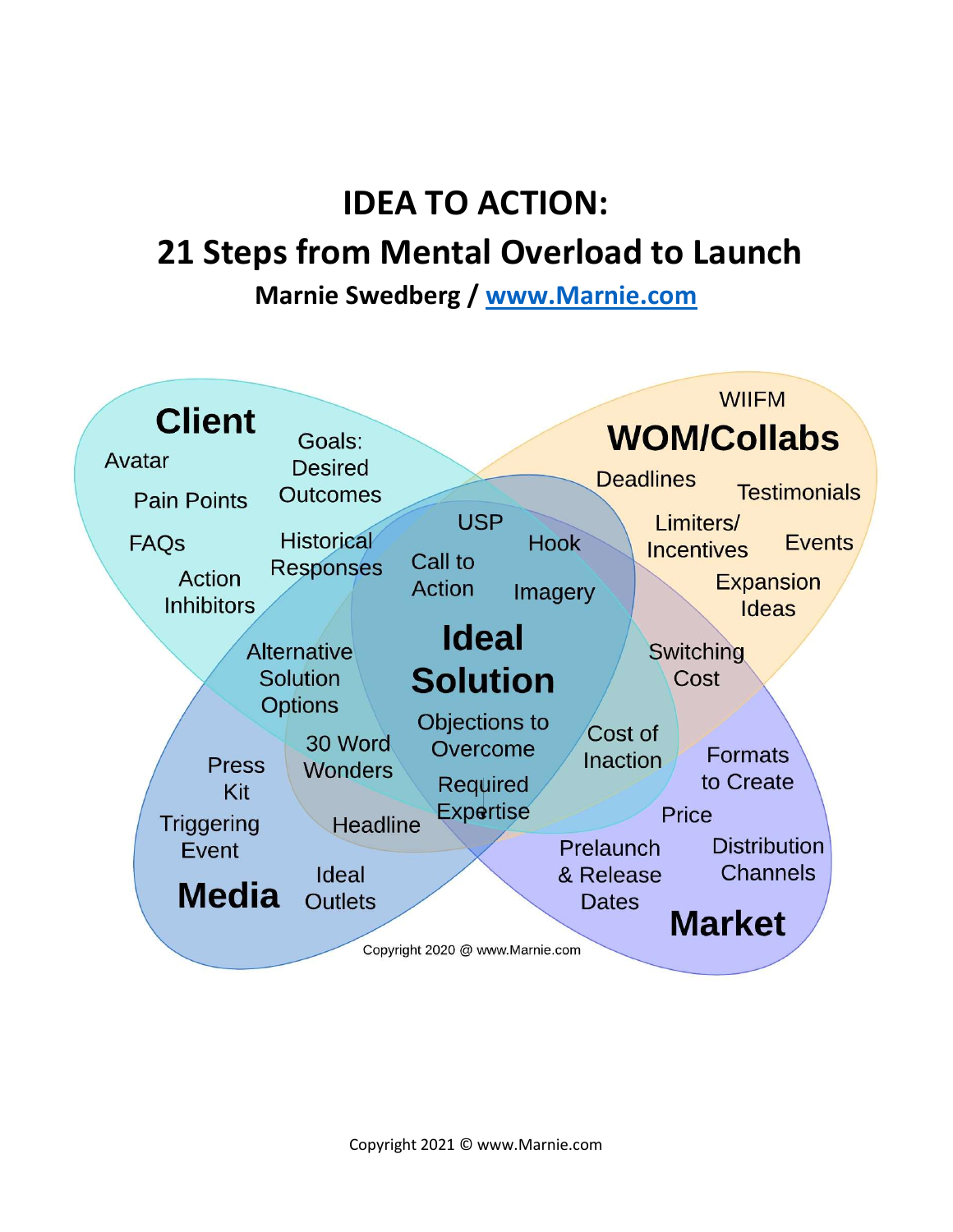## 21 Steps from Overload to Launch

Ideas are like radio waves. Just because you hear one flying by doesn't mean you have to stick around and listen or take action. Your goal is to explore the ideas that intrigue or inspire you, and then pursue the ideas that are a good fit for you.

Retain one copy of this document as your Master Template. Create one copy or worksheet for each idea, filling in as many fields as desired.

You'll know which ideas to pursue by how far you're willing to go and the answers to the questions. The worksheets for any ideas you rule out, at least for now, should be filed for future reference. You'll be amazed how many times a combination of two or ten ideas meld into one viable resource or product over time.

| Steps                   | Project               | Description                                                                       |
|-------------------------|-----------------------|-----------------------------------------------------------------------------------|
|                         |                       | As simply as possible, explain to an 8-year-old what your idea is and what        |
| 1                       | Idea in a Paragraph   | problem it will solve for whom.                                                   |
| $\overline{2}$          | Timing                | Why this? Why now?                                                                |
|                         | Avatar / Target       | Sex, Age, Religion, Education, Income, Location, Interests, Shopping Habits,      |
| 3                       | Audience (TA)         | Career/Work, Other                                                                |
| $\overline{\mathbf{4}}$ | Self-Assessment       | Am I the right person to bring this to market? If so, what are my qualifications? |
|                         |                       | What has TA been doing without me/this until now? What makes this different       |
|                         |                       | from other similar options? What pain points will motivate my TA to search for    |
| 5                       | <b>USP</b>            | my resource?                                                                      |
| 6                       | Goals                 | What does TA REALLY want? Ask "but why" 4x to arrive at this answer.              |
| $\overline{7}$          | Cost of Inaction      | In dollars, stress, relationships, opportunities missed, etc.                     |
|                         |                       | How much time, money, energy, focus, etc. will it actually cost for TA to succeed |
| 8                       | <b>Switching Cost</b> | with my resource?                                                                 |
|                         | Distribution          | What is the best, fastest, most effective way to distribute this resource?        |
| 9                       | Channels              | Website, squeeze page, book, eBook, training program, event, audio, video, PPT?   |
|                         |                       | What words might TA use to find resources like mine? For which keywords can I     |
| 10                      | Keywords              | rank?                                                                             |
| 11                      | Headline              | Using rank-able keywords, brainstorm title/headline/product names.                |
| 12                      | Imagery               | What image sums up the benefits available to TA upon choosing this resource.      |
| 13                      | Hook                  | What one phrase will capture TA's attention and inspire immediate action?         |
| 14                      | Call to Action        | The precise words to be used at the end of every pitch.                           |
| 15                      | 30 Word Wonders       | The copy/paste-ready promo pitch for both resource and expert.                    |
|                         |                       | A reasonable price for the quality and customer affected that results in          |
| 16                      | Price                 | profitability for me.                                                             |
| 17                      | <b>Press Kit</b>      | Created with media outlets in mind.                                               |
| 18                      | FAQs                  | What questions do I need to answer now?                                           |
| 19                      | Testimonials          | Send out requests.                                                                |
| 20                      | Pre & Launch Dates    | Set this date and create the autoresponders.                                      |
|                         |                       | What would it take to motivate TA/collab to intentionally SHARE my resource       |
| 21                      | <b>WIIFM</b>          | with others?                                                                      |